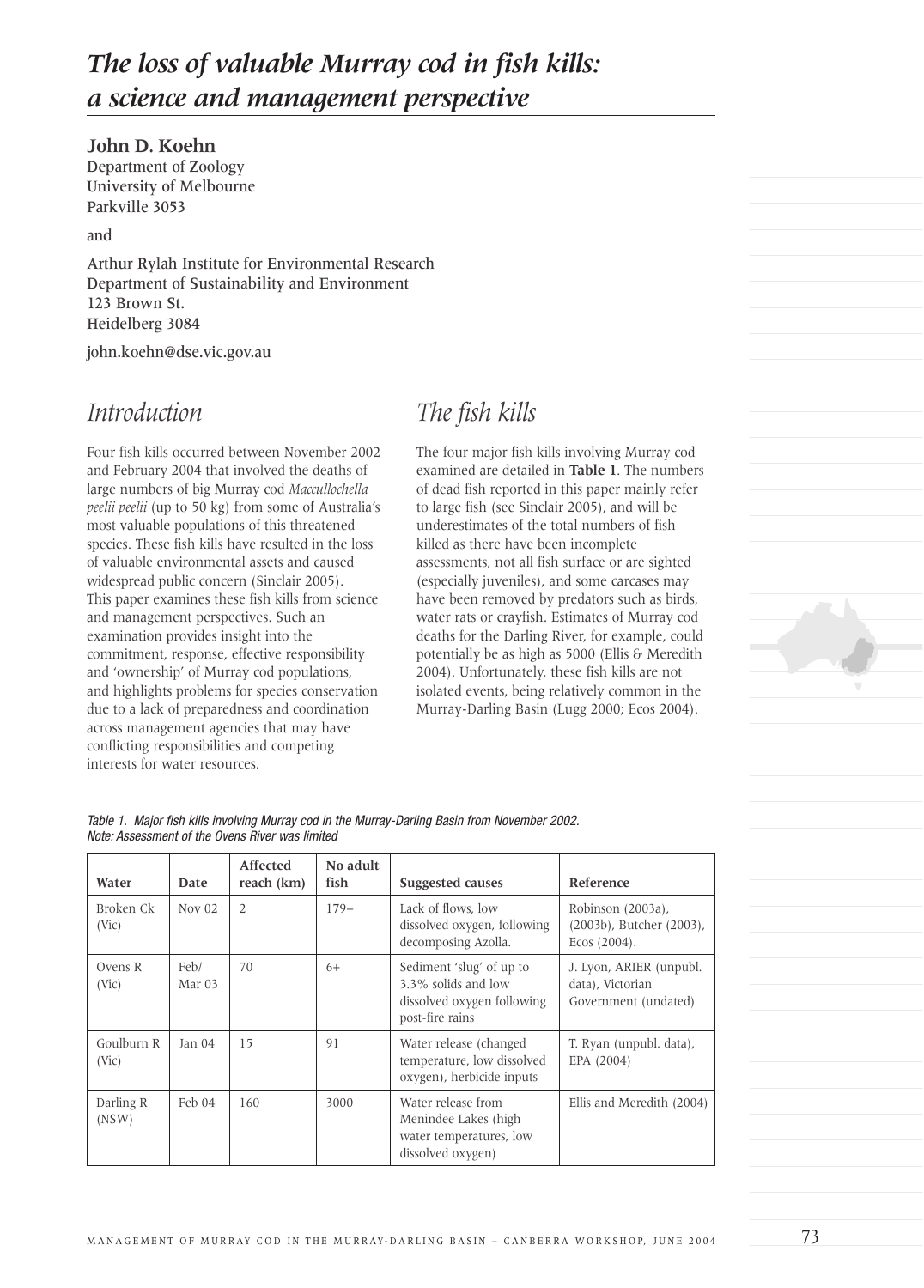Twenty-one reliable reports of fish kill events are recorded for the Goulburn-Broken catchment between 1998 and 2004 (Ecos 2004) and it is recognised that many others may not have been observed or reported. Other fish kills were also reported in the Loddon and Campaspe Rivers during January and February 2004. New South Wales records 34 fish kill reports per year (figures for 1986-1996), but it is estimated that the real number may exceed 60-80 per year (Lugg 2000).

#### *The importance of the biota*

Murray cod are a listed, threatened, iconic species, readily identified and highly valued by the public. The fish killed in these events had provided valuable and popular fisheries for recreational anglers. Murray cod are a 'keystone species' in terms of their ecological importance as high level predators in the ecosystem (Koehn 2005). All three Victorian waters affected by these fish kills have been assessed as sites for major research on this species (Koehn unpubl. data) and would rate among the five best Murray cod populations in the State. The Darling River is an important location for Murray cod in NSW (Harris & Gehrke 1997). The importance of the loss of these Murray cod is even greater when placed in the context of their already diminished and fragmented populations. It has been estimated that native fish populations overall in the Murray-Darling Basin are now at about 10% of their natural levels and considerable efforts are underway to rehabilitate them (MDBC 2004). Declines in Murray cod populations have been well documented (Cadwallader & Gooley 1984; Harris & Gehrke 1997), including relatively recent localised extinctions (Koehn *et al*. 1995).

While this paper concentrates on deaths of Murray cod, large numbers of other species have also been killed. The Goulburn River fish kill also caused the death of 'several thousand minnows and fingerlings' (EPA 2004). A decline of 71% in total fish numbers has been reported at one site (Cable hole) between October 2003 and February 2004 (before and after the kill) (Koster *et al*. 2004), and they concluded that the fish kill had caused significant impact on the populations of several fish species. This kill also included 14 trout cod *Maccullochella macquariensis* (aged 7-10 years), silver perch *Bidyanus biyanus*, golden perch *Macquaria ambigua*, redfin *Perca fluviatilis* and carp *Cyprinus carpio* (Koster *et al*. 2004; EPA 2004)*.* Of particular importance was the

collection of larval trout cod prior to the kill (Koster *et al*. 2004). This was the first evidence for any natural spawning of this species as a result of the hatchery stocking program to reestablish a Goulburn River trout cod population as part of the national recovery plan. It is not known if any adult trout cod survived at this site. Up to 100% of fish populations in the upper reaches of the Ovens River may have been killed by post-fire sediment (J. Lyon, Arthur Rylah Institute for Environmental Research, unpubl. data). Murray cod populations in Broken Creek do not appear to have recovered (S. Saddlier, Arthur Rylah Institute for Environmental Research, unpubl. data) and there appear to have been large decreases in abundance of other species (J. O'Connor, Arthur Rylah Institute for Environmental Research, unpubl. data).

Murray cod is listed as a threatened species under the *Flora and Fauna Guarantee Act 1988* in Victoria (Scientific Advisory Committee 1991) and as a vulnerable species under the Commonwealth *Environment Protection and Biodiversity Conservation Act 1999* (EPBC) Act. The 'Lowland Riverine Fish Community of the Southern Murray-Darling Basin', which has been listed under the *Flora and Fauna Guarantee Act 1988* in Victoria (www.nre.vic.gov.au), includes Murray cod as a component species. The Broken Creek, Goulburn River and Ovens River reaches affected by these fish kills all exhibited remnant examples of this fish community.

## *The value of the fish killed and cost of population replacement*

A valuation for the loss of fish populations has not been undertaken in Australia. Components of valuation for the loss of threatened species include: full compensatory damages and restoration activities with a possible claim for restitution; replacement cost and the loss of people's values; costs of managing the fish kill, including transportation and administrative costs; and economic losses to the fishery, including the number of user days lost (Southwick & Loftus 2003). In the case of the examples below, this could mean lengthy fishery closures of up to 52 years. While replacement cost for the population should not solely be used to value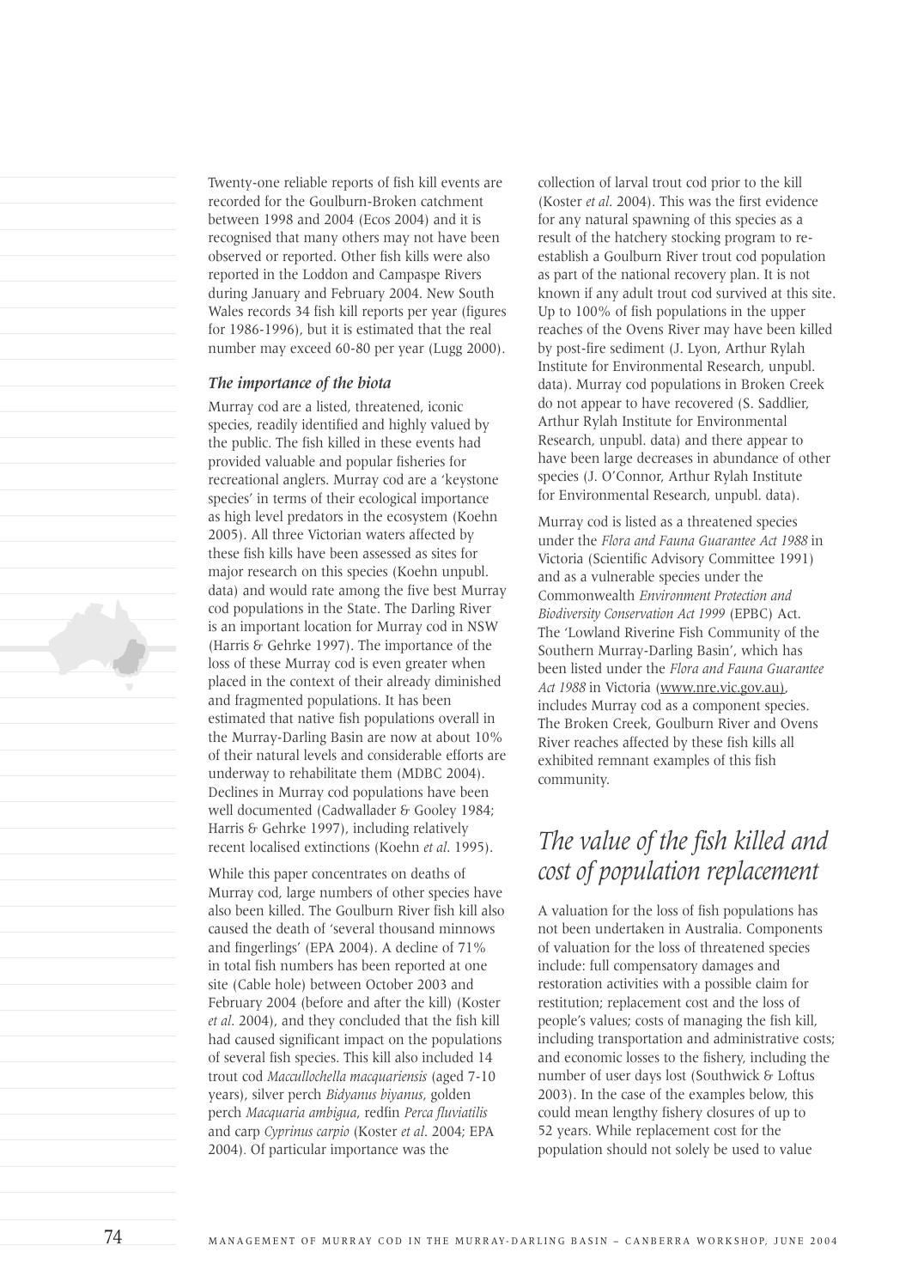threatened species, as this is only one component of the real cost (Southwick & Loftus 2003), it is one component of the valuation that is relatively easy to calculate.

The population model ESSENTIAL (Todd *et al*. 2001, 2004) was used to model several stocking scenarios to estimate the number of replacement fry (and hence cost), and timeframe needed to re-establish Murray cod populations similar to those lost (**Table 2**). A 50:50 sex ratio was assumed, across the reported fish size range (mainly large fish  $> 500$  mm TL), with an estimated average age of 15 years (Koster *et al*. 2004), and an average fecundity of 30 000 eggs per female (Anderson *et al*. 1992; Koehn & O'Connor 1990). A further assumption of this modelling was that there would be no take of fish, hence stocking would need to be accompanied by a fishery closure over the full recovery period for the population. Any removal of adult fish by anglers would be largely unquantified, would lengthen recovery times and increase the risk of population failure. As the model incorporates stochasicity, scenarios were run for 1000 iterations to give an 80% chance of replacing the adult population. Costings were based on an average fingerling price of \$0.60 (W. Fulton, Snobs Creek hatchery pers. comm.) with a 3% inflation factor incorporated for future expenditure (**Table 2**). The Murray cod population lost from the Goulburn River has an 80% chance of replacement in 29 – 34 years, at a cost of between \$1.2 and \$1.7 M, depending on the stocking strategy. Similarly, the Broken Creek population could be replaced at similar costs in 32 to 37 years. Replacement of 1500 female fish in the Darling River would take

46 – 52 years and cost \$1.9 M (**Table 2**). No estimates were made for the Ovens River due to the lack of information regarding fish numbers killed. While these numbers and costs apply only to giving a specified chance of re-establishing the lost populations, there would be an ongoing environmental cost of lost genetic diversity as a result of using hatchery fish (Bearlin & Tikel 2003). It should be recognised that the average number of Murray cod stocked for all Victorian waters since 1990 **(**www.dpi.vic.gov.au**)** is 186 000 per annum, indicating that there is currently unlikely to be the financial commitment or the hatchery capacity to undertake such stocking programs.

Stocking with hatchery produced fish is not the only population rehabilitation option, and indeed is treating the symptom rather than the true cause of the environmental problem. The importance of natural recruitment is emphasised by the outputs of the population model, in that once the stocked fish reach adulthood, their natural reproductive output becomes greater than the added stocked fish. This also highlights the benefits of protecting adult fish and their reproductive output, until the population has recovered. True recovery of fish populations is best achieved through a rehabilitation plan that incorporates a range of actions, including measures to prevent future fish kills. This requires an understanding of the processes that caused the fish kill in the first place. It may be more cost effective to translocate adult fish, improve habitat, install and operate fishways to encourage natural recolonisation or to provide environmental water to enhance natural population recruitment.



Table 2. Number of years and total cost to achieve > 80% chance of replacement of lost adult populations for the Goulburn River, Broken Creek and Darling River for various stocking regimes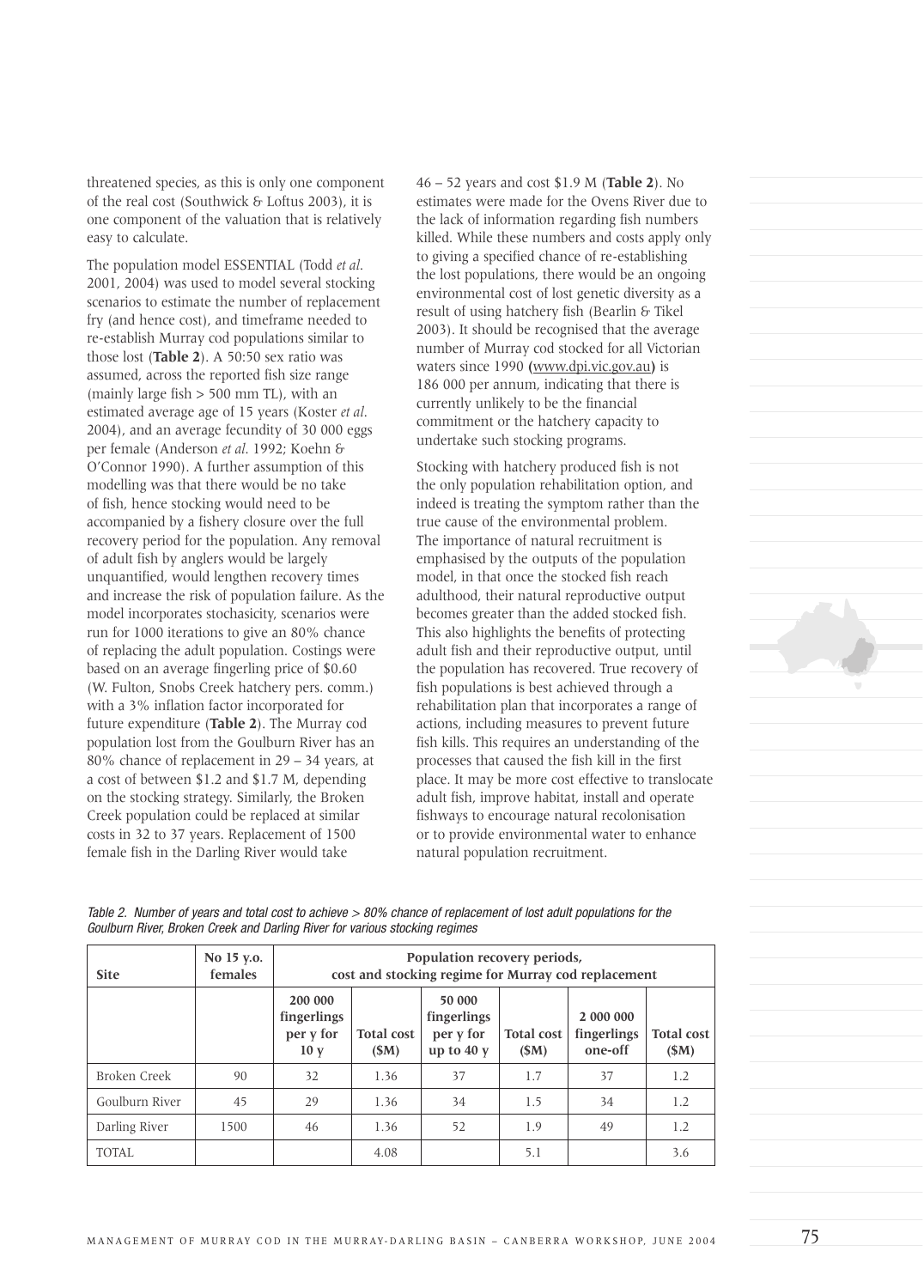# This paper is not able to undertake a full

*The cost of these fish kills*

economic evaluation (Southwick & Loftus 2003) for aspects of these fish kills such as possible claim for damages restitution, the loss of people's values, and economic losses to the fishery including the number of user days lost (potentially up to 52 years). The costs of immediate management of the fish kills however (including transport and administrative costs) is estimated to be about \$50 000 each. The cost of the Goulburn River audit is expected to be in excess of \$300 000 (EPA budget of about \$200 000 plus in kind contributions from government departments and other agencies). Combined with the population replacement costs (**Table 2**), a full cost of these three fish kills would range between  $$4 M - $5.6 M$ , not including the cost of lengthy fishery closures.

### *Management response to the fish kills*

Management responses are needed before (if the kill is predictable through deteriorating water quality for example), during and after fish kills. Fish kills often occur however, with little warning and there is the need to facilitate a rapid response and to conduct an immediate on-site investigation. Fish kills are usually transient events, with cause and effect often difficult to definitively determine (**Table 1**). The purpose of timely investigations is to collect factual information about the size, cause and extent of the kill. Data collected can include fish numbers, species identifications, water, sediment and biological samples and observations of fish behaviour (MDBC 2003). This is the first step in the investigation of the kill, with this data being analysed and follow-up investigations being used to focus the appropriate management responses. Such responses should include processes that pro-actively prevent anthropogenic fish kills in the future and provide planning and actions to rehabilitate the fish population.

While there was a major public outcry following these fish kills (Sinclair 2005), evaluation of the management of these fish kills indicates that responses have been variable (**Table 3**). Initial responses were not always comprehensive, did not follow uniform procedures and were often delayed. In most cases, much of the initial information obtained was not collected systematically. Immediate quantification of the actual numbers of fish killed was not always

undertaken and many of the more comprehensive surveys to determine the remaining fish populations only occurred after an extended time period, with results potentially influenced by recolonisation. In most instances, confirmed identification of all species affected was not undertaken and little data was collected on fish size distributions. Fish carcases were not retained and, as a consequence, an opportunity to gain valuable scientific data on the agestructure of the Murray cod populations was lost. Such data can be gained only from destructive sampling, which is not permitted under normal circumstances, especially for larger, threatened species such as Murray cod. As a consequence of poor initial on-site investigations, much of the information needed to determine the cause of the kills was lost. Such investigations were also hampered by a relative paucity of pre-event data (EPA 2004). Considerable difficulty was encountered in readily obtaining unpublished fish kill reports for the writing of this paper.

For each of the documented events, there was initially little reaction by Fisheries or Conservation agencies, nor to date, any substantial action taken to address the loss of resource. Given that definitive causes have not been identified, there is little likelihood of prosecutions or legal action being taken against any party in relation to these kills, as would be possible under legislation. More importantly, no agency, water authority or other party has publicly accepted any responsibility for these kills, nor is it clear where such responsibility would lie. No fishery closures have been enacted to protect remaining fish populations and no plans have been suggested or implemented to attempt to rehabilitate these populations. Hence, the loss of these valuable public assets has occurred without any reparation or compensation. The lack of definitive causes, slow investigations and a lack of rehabilitation plans have left many stakeholders dissatisfied (Sinclair 2005).

Following the Darling River fish kills, Bundaberg Rum donated a sum of \$20 000 for restocking of the lower Darling River with the hope of 'being able to see a marked change in the river in the near future' (Palmer 2004). While the sentiment of this stocking is to be commended, as it appears to be the only reparation measure that has been undertaken, the amount of money and the subsequent number of fish is inadequate to replace the lost population.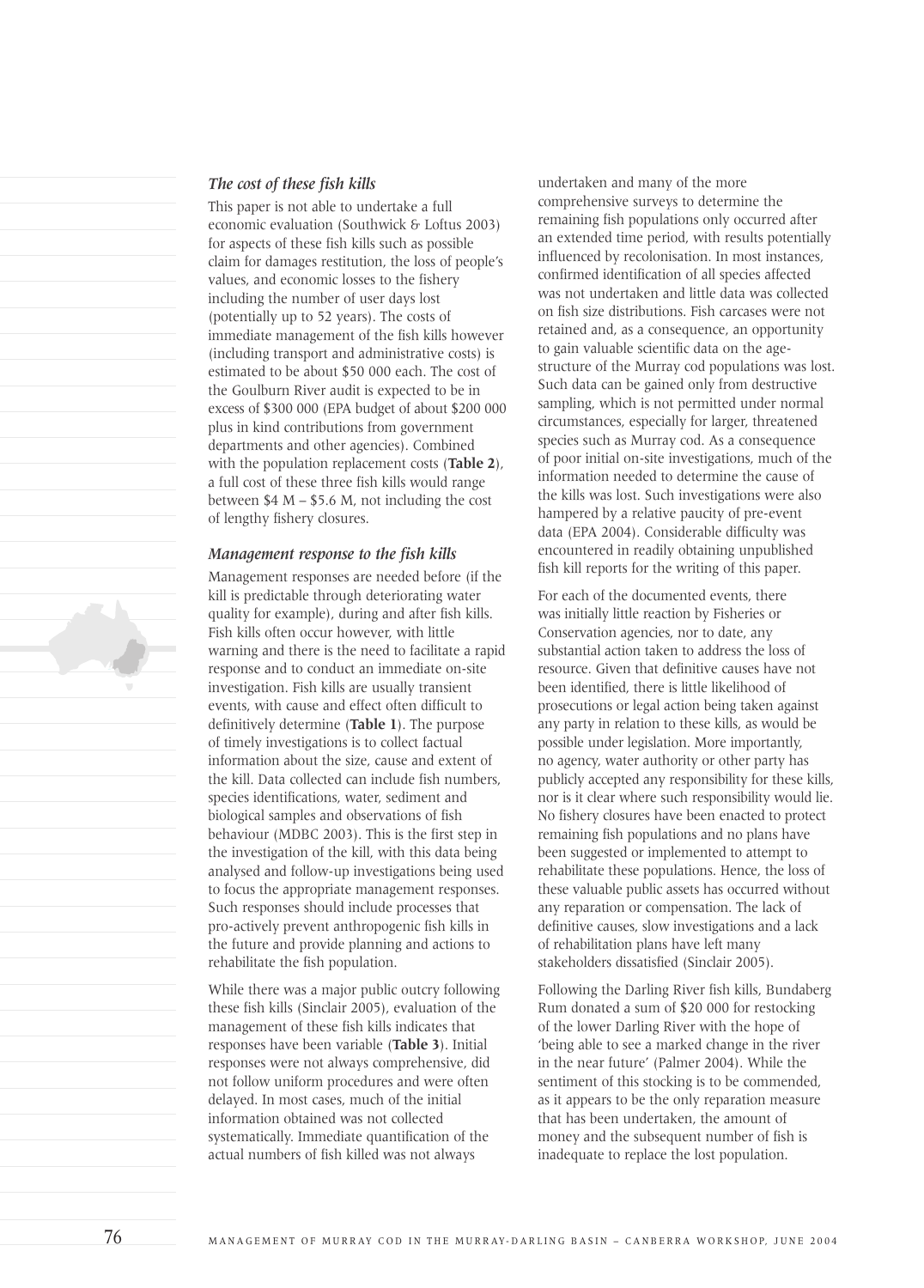| Immediate response                                |                     |                    |                                    | Data collection         |                                |                         |                               |               |
|---------------------------------------------------|---------------------|--------------------|------------------------------------|-------------------------|--------------------------------|-------------------------|-------------------------------|---------------|
| Water                                             | Emergency<br>action | closure<br>Fishery | <b>Behavioural</b><br>observations | Accurate no's<br>killed | Specimens<br>retained          | species ID.<br>All fish | measurements<br>$\mathsf{WQ}$ | samples<br>WQ |
| Broken Ck (Vic)                                   | $\succ$             | z                  | N(S)                               | ≻                       | z                              | z                       | N(S)                          | z             |
| Ovens R (Vic)                                     | S                   | z                  | Y                                  | Z                       | Y                              | ≻                       | $\mapsto$                     | Y             |
| Goulburn R* (Vic)                                 | U                   | z                  | Y                                  | S                       | Y(S)                           | z                       | ≻                             | Y             |
| Darling R (NSW)                                   | z                   | Z                  | z                                  | z                       | z                              | z                       | S                             | z             |
| Post-kill response                                |                     |                    |                                    |                         |                                |                         |                               |               |
|                                                   | Specimen            | Results            | Later                              | Pre-kill fish           | <b>Surveys of</b><br>remaining | Evaluation              | Management                    | Population    |
| Water                                             | autopsy             | analysed           | investigation                      | pop. data               | fish pops.                     | of response             | plan                          | rehab. plan   |
| Broken Ck (Vic)                                   | z                   | Z                  | Y(S)                               | z                       | Z                              | z                       | S                             | z             |
| Ovens R (Vic)                                     | ⋗                   | $\succ$            | Υ                                  | ≻                       | $\blacktriangleright$          | S                       | S                             | z             |
| Goulburn R (Vic)                                  | ⋗                   | <b>S/I</b>         |                                    | z                       | S                              |                         |                               | z             |
| Darling R (NSW)                                   | z                   | Z                  | ≻                                  | S                       | S                              | z                       | $\frac{1}{2}$                 | z             |
| * macroinvertebrate and algal samples also taken. |                     |                    |                                    |                         |                                |                         |                               |               |

Table 3. Management reponses to fish kills in Broken Creek, Ovens, Goulburn and Darling Rivers. Y = yes; N = no; C = considered; S = some/partial; I = in progress; WQ = water quality; ID = identified.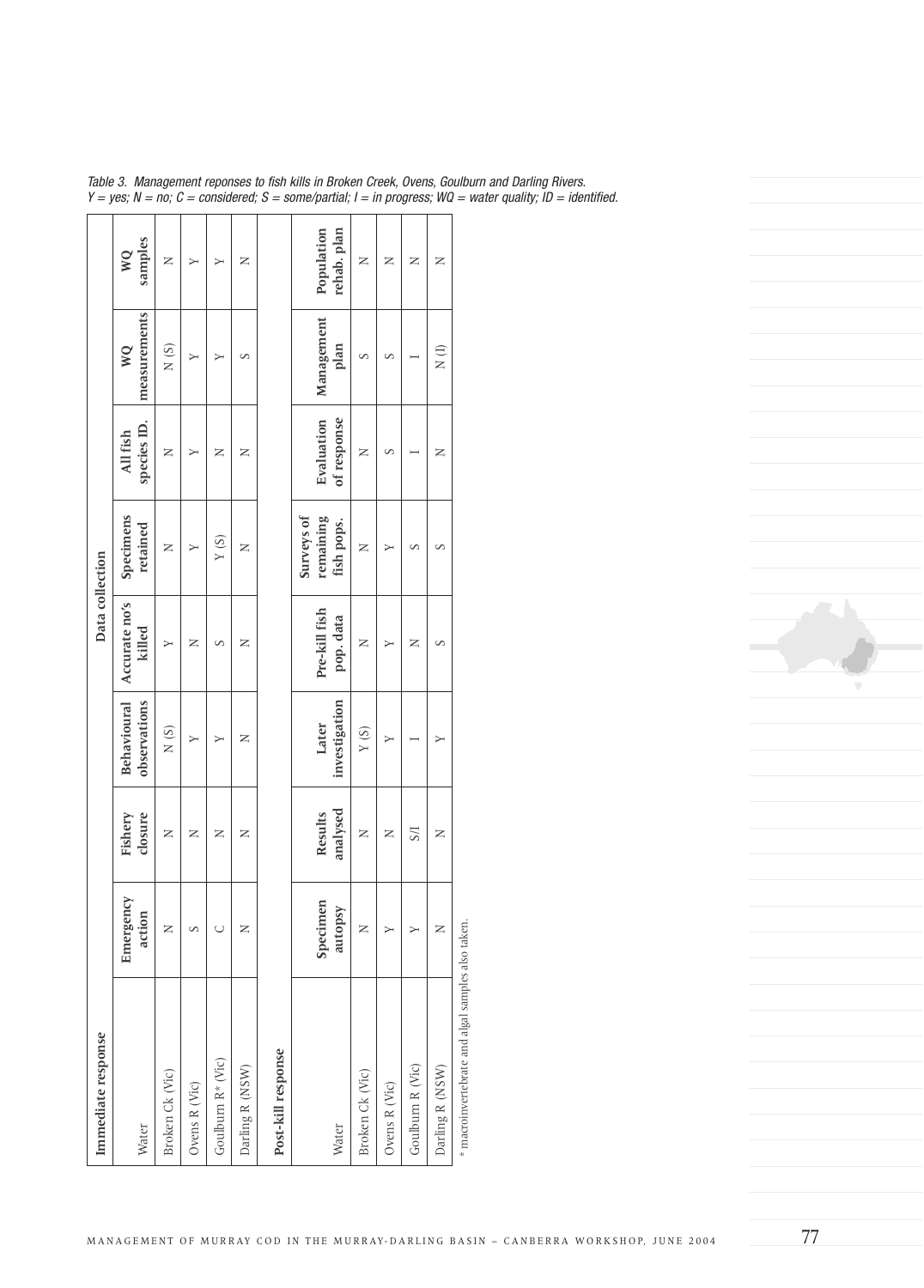Modelling indicates that this stocking alone would only give a 50% chance of population re-establishment after 75-100 years. Stocking at this level on an annual basis for 5 years would give an 80% chance to replace the lost population after 60 years. This would need to be undertaken in conjunction with a complete fishery closure for this recovery period.

The apparent lack of responsibility and coordination for the protection of Murray cod populations in Victoria may in part be explained by current resource management agency responsibilities for aquatic resources (**Table 4**).

| Agency                                     | Responsibility                                                                                                                                                                                                                                               | Reference                               |
|--------------------------------------------|--------------------------------------------------------------------------------------------------------------------------------------------------------------------------------------------------------------------------------------------------------------|-----------------------------------------|
| Water authorities                          | Ensure water delivery<br>Goulburn-Murray Water aims to maximise water<br>resource availability for customer use, while meeting<br>key environmental goals and contributing to a<br>sustainable and productive natural environment.                           | <b>DNRE 2002</b><br>www.g-mwater.com.au |
| Catchment Management<br>Authorities (CMAs) | Caretakers of river health<br>Priority setting responsibilities for catchments<br>Waterway, regional drainage and floodplain<br>management                                                                                                                   | <b>DNRE 2002</b>                        |
| Fisheries Victoria                         | Provide management directions for fishing activities,<br>fish stocks and habitat in accordance with government<br>policy and the requirements of the community to<br>ensure the sustainability of the base while optimising<br>economic and social benefits. | <b>DNRE 2002</b>                        |
|                                            | To manage fisheries resources in partnership with<br>stakeholders as the framework for the sustainable<br>utilisation of commercial and recreational fisheries.                                                                                              | www.dpi.vic.gov.au                      |
|                                            | • Sustainable fisheries                                                                                                                                                                                                                                      |                                         |
|                                            | • Enhancement and promotion of recreational fish<br>in opportunities                                                                                                                                                                                         |                                         |
|                                            | • Habitat advocacy                                                                                                                                                                                                                                           |                                         |
| Sustainability and<br>Environment          | Identify the best options for restoring biodiversity<br>Establish management actions to manage threatening<br>processes or to protect threatened species<br>Allocating water resources                                                                       | <b>DNRE 2002</b>                        |
|                                            | Overseeing performances of the water sector<br>and CMAs                                                                                                                                                                                                      |                                         |
|                                            | Protecting biodiversity<br>Provide input and leadership to the Living Murray<br><i>Initiative</i>                                                                                                                                                            |                                         |
| <b>EPA</b>                                 | To enable the safe clean and sustainable<br>environment that Victorians seek.                                                                                                                                                                                | www.epa.vic.gov.au                      |
|                                            | Maintain standards of environmental quality through<br>works approvals, licences, inspections, pollution<br>abatement notices and land use planning referrals.                                                                                               |                                         |
|                                            | Minimise wastes, prevent pollution and address<br>community concerns, complemented by inspection<br>and enforcement activities.                                                                                                                              |                                         |

Table 4. Agency responsibilities for managing aquatic resources in Victoria.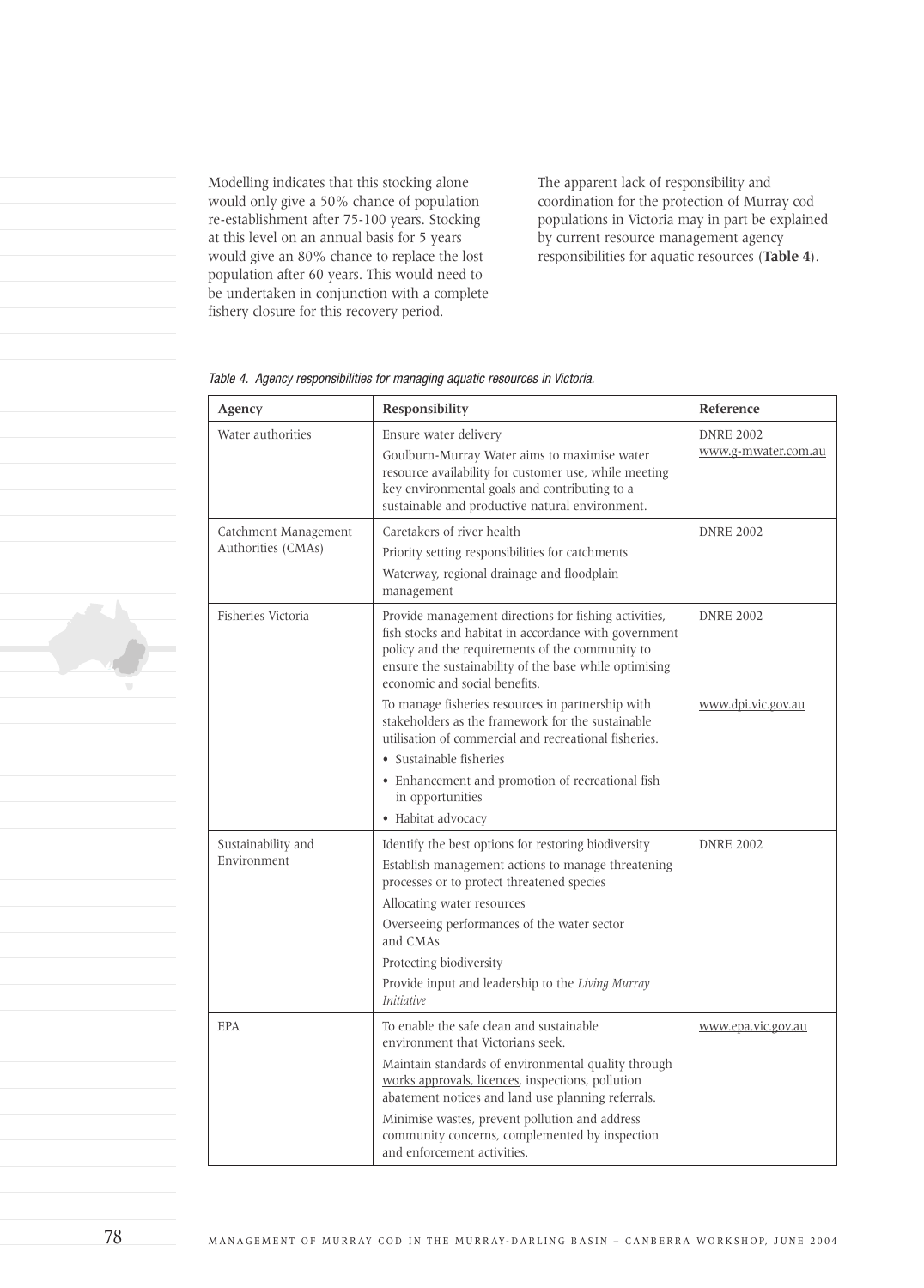These management responsibilities mean that while fisheries and conservation agencies appear responsible for fish, such responsibilities are far from definitive, and water agencies remain responsible for water supply. Actions relating to flow regulation, including water releases, appear implicated in the three largest fish kills reported here. While drought may exacerbate water quantity and quality problems, the three fish kills that occurred in regulated river systems cannot be classified as 'natural' occurrences. In Broken Creek, for example, any downstream escape by fish was prevented by the presence of weirs. In multi-use environments such as rivers, management to protect biodiversity must be actively undertaken in the same way as water delivery is actively planned and undertaken. This highlights the potential conflict between the use of water for irrigation and domestic use and the protection of aquatic environmental assets, and emphasises the need for coordination between fishery managers, water and environmental protection/conservation agencies (Southwick & Loftus 2003). In order to maintain such environmental assets, active, targeted management must be undertaken, otherwise consequences such as these fish kills will result. Anglers and conservation organisations, users and stakeholders of the 'biological resource', currently appear marginalised from management of these public assets.

### *Discussion*

Fish provide a powerful tool for assessing aquatic environments as they are sensitive to most forms of human disturbance, cover all trophic levels and therefore can effectively integrate a whole range of ecological processes in waterways (Harris 1995). The fish kills examined in this paper have involved substantial numbers of a large, iconic, threatened angling species. The loss of such numbers of Murray cod from valuable riverine populations has the potential to further threaten their conservation status. The Darling River fish kill has been suggested as the 'biggest cod kill in history' (Sinclair 2005). These kills and the initial lack of response to them, highlight serious deficiencies in waterway management and the protection of threatened fish species. The lack of any recompense highlights a real lack of concern and protection of such major public biological assets.

Even though fish kills have occurred often in the past, these recent events have highlighted a general lack of preparedness, inadequate emergency plans, and in the case of Victoria at least, lack of formal fish kill protocols. A conceptual framework for a multi-agency response is currently being pursued (Marsh 2004), supplemented by draft fish kill protocols for Victoria (EPA in prep) and the Murray-Darling Basin (MDBC 2003). The levels of preparedness for managing fish kills need to be increased, especially targeted toward Murray cod and other threatened species. It is hoped that valuable lessons have been learned and improved operational procedures, management plans, inter-agency arrangements, fish kill protocols and preventative management measures will be positive developments resulting from these fish kills.

An environmental audit appears to be a tool that could assess a range of cumulative environmental impacts on native fish populations that may have contributed to these fish kills. While the Goulburn River audit 'is not an investigation into the most recent, or any other, fish kills' (Nolan ITU 2004), it provides a wider scope for improved environmental management. It will identify relevant land and water management policies, strategies, plans and operational procedures, assess their adequacy and determine roles and responsibilities of management agencies (Nolan ITU 2004). There is a need to integrate accountability for environmental assets such as fish populations, with clear responsibilities, accountabilities and pre-determined cost-sharing arrangements. It is hoped that findings from this audit have wider applicability to other rivers.

There are several management actions that could have assisted the protection of Murray cod that have not been undertaken to date. Murray cod is listed as a threatened species under the *Flora and Fauna Guarantee Act 1988* in Victoria, and 'The input of toxic substances to streams', 'The prevention of passage of aquatic biota as a result of the presence of instream structures' and 'Alteration to the natural flow regimes of rivers and streams' are also listed as Potentially Threatening Processes. No Action Statements have yet been produced to outline the management actions for either the species or these threats. Murray cod is also listed as a vulnerable species under the EPBC Act 1999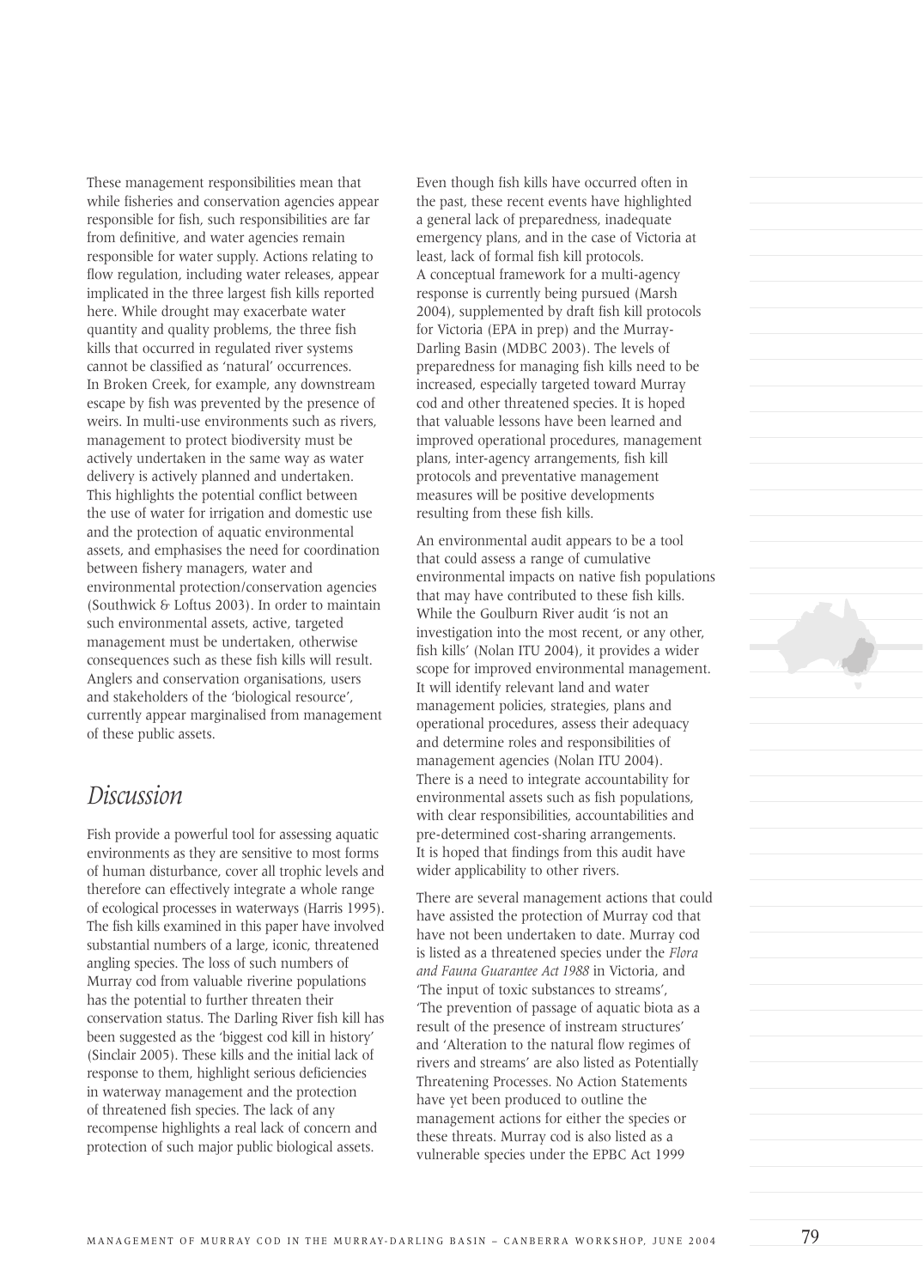with a Recovery Plan currently being prepared. No critical habitats have been declared for Murray cod, despite provisions under both these Acts. All three Victorian rivers affected by these fish kills would have been worthy of consideration for declaration as critical habitats for Murray cod. Perhaps such declarations may have placed a greater emphasis for the need for environmental protection of these river reaches.

The role that these fish kills have played in the overall conservation status of Murray cod is unknown. They have clearly contributed to the decline of the species in certain areas and while a range of management actions are being implemented to improve the species' conservation status, the success of many of these programs may be limited unless such fish kills are addressed. Murray cod is currently listed as a vulnerable species in Victoria and the magnitude of the fish kills in that State however, warrants an urgent reassessment of this status.

Resource managers and the public have both failed to realise the value of these fish populations. The reality that we do not have the ability, resources or will to replace fish populations such as those lost must be incorporated into the risk management of these species. The suggestion of restocking with hatchery fish to replace these fish populations is not a realistic one with current facilities and commitments. Any replenishment of fish populations through restocking should be supplemented by a fishery closure to minimise the risk to return on this investment. Population recoveries are only likely to occur over long time frames. Population restoration is an expensive, if not unrealistic, option and highlights the need for improved management for fish kill prevention.

The need for the rehabilitation of native fish populations in the Murray-Darling Basin has clearly been determined (MDBC 2004). Fish kills, such as the examples in this paper, put population gains made from other river rehabilitation activities, including provision of additional environmental water, at risk. There is a need for the protection of environmental assets such as fish populations through proactive management actions, in the same manner as water supply assets are protected. Similarly, some form of 'insurance' to provide funds to rehabilitate such assets if they are damaged should be instigated. Water held within, and released from storages must be of appropriate environmental standards to maintain

ecosystem biodiversity. Continuous water quality monitoring at each weir, with early warning devices may ultimately be necessary to prevent the release or passing of water of inappropriate quality or to provide an alert to allow emergency plans to be enacted.

Murray cod is a large, threatened, iconic fish species, highly valued by anglers and the wider community. The death of large numbers of this species has not only caused the loss of a valuable component of aquatic biodiversity, but also the loss of some community faith in the management of river ecosystems.

### *Recommendations*

- 1. Responsibility for the protection of fish populations and their habitats be clarified to ensure the integration of instream habitat, fish stock conservation and water management programs.
- 2. A standard, comprehensive, fish kill protocol be agreed to and implemented across the Murray-Darling Basin, with detailed investigations conducted to understand the causes and impacts of all major fish kills.
- 3. Incorporate ecological scientific expertise into a dedicated fish kill response team.
- 4. Collection and retaining of fish carcases for investigative and scientific proposes should be standard procedure for large fish kills or those involving threatened species.
- 5. A fish kills database should be established for the Murray-Darling Basin.
- 6. Information and data on fish kills be made readily and publicly available on a fish kills website.
- 7. Immediate fishery closures should be enacted following fish kills to protect remaining populations. Closures should be reassessed following investigation and publication of a population management/ recovery plan.
- 8. Mechanisms should be investigated and implemented to ensure funding is available for population rehabilitation following fish kills. This may be funded by the responsible party or through 'insurance' that covers biological assets.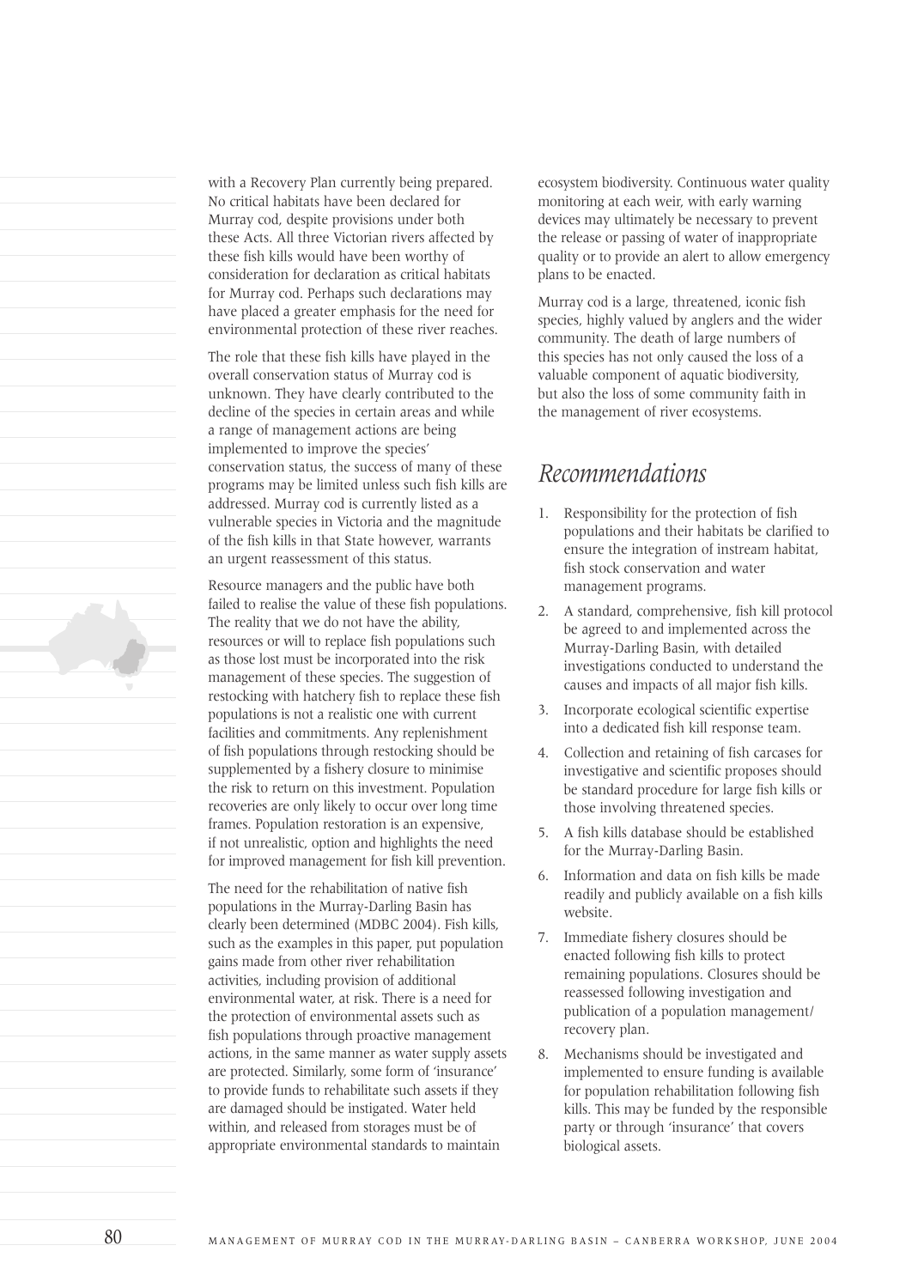- 9. Strengthening of partnerships between key research institutions and water management agencies is required to enable better understanding of multiple impacts on fish populations and provide consequent improvements to waterway management.
- 10. Continuous water quality monitoring should be undertaken for key parameters at each weir/dam, with early warning devices to prevent the release or passing of water of inappropriate quality or to provide alerts for emergency plans to be actioned.
- 11. Priority protection measures need to be enacted for critical Murray cod populations.
- 12. The conservation status of Murray cod in Victoria should be reassessed in light of these fish kills.

## *Acknowledgments*

Thanks to Paul Sinclair for his patience in the production of these fish kill papers and Charles Todd for assistance with ESSENTIAL (population modelling software) to estimate stocking numbers needed to re-establish populations. Gary Backhouse, Tim Clancy, Tim O'Brien, Jane Doolan, Pat Feehan, Paul Bennett, Phil Mitchell, Paulo Lay, Robert Begg, Rod Gowans, Ian Mansergh, Janet Holmes and Graeme Coulson kindly provided comments on the manuscript. Eleanor Hearder (Dept. Environment and Heritage) provided information on investigations under the EPBC Act, Iain Ellis, Jarod Lyon, Tom Ryan and David Crook all provided information on the Darling, Ovens and Goulburn River fish kills respectively. Disclaimer: The views expressed in this paper are the personal and professional views of the author based on relevant experience and research on the species, the workshop discussions and discussions with other relevant experts. They may not represent the views of Department of Sustainability and Environment Victoria.

### *References*

Anderson, J.R., Morison, A.K. and Ray, D.J. 1992. Age and growth of Murray cod *Maccullochella peelii* (Perciformes: Percichthyidae), in the lower Murray-Darling Basin, Australia, from thin-sectioned otoliths. *Australian Journal of Marine and Freshwater Research* 43: 983-1012.

Bearlin, A.A. and Tikel, D. 2003. Conservation genetics of Murray-Darling Basin fish: Silver perch, Murray cod and trout cod. Pp. 59-82. In: Phillips, B. (comp.) *Managing Fish Translocation and Stocking in the Murray-Darling Basin, workshop held in Canberra, 25-26 September 2002: Statement, recommendations and supporting papers*. World Wildlife Fund, Australia.

Butcher, P. 2003. An analysis of the November 2002 Broken Creek fish kill. EPA unpublished report, February 2003.

Cadwallader P.L. and Gooley G.J. 1984. Past and present distributions and translocations of Murray cod *Maccullochella peeli* and trout cod *M. macquariensis* (Pisces: Percichthyidae) in Victoria. *Proceedings of the Royal Society of Victoria* 96: 33-43.

DNRE. 2002. Healthy rivers, healthy communities and regional growth. Victorian river health strategy. Victoria, Department of Natural Resources and Environment.

Ecos Environmental Consulting Pty. Ltd. 2004. Discussion paper. Fish kills and their occurrence in the Goulburn-Broken catchment. Report prepared for Nolan ITU and EPA Victoria.

Ellis, I. and Meredith, S. 2004. Guidelines for future release effects on lower Darling River fish deaths. Consultancy report for NSW Dept. of Infrastructure, Planning and Natural Resources. Murray Darling Freshwater Research Centre, Mildura.

Environment Defenders Office of Queensland. 2003. http://www.edo.org.au/edoqld/edoqld/new/ nathanwin.htm 22 December, 2003

EPA. In prep. Interim Fish Kill Protocol. EPA, Victoria.

EPA. 2004. The Goulburn Weir Fish Kill of January 2004, EPA Scientific Assessment Report April 2004. EPA, Victoria.

Harris, J.H. 1995. The use of fish in biological assessments. *Australian Journal of Ecology* 20(1): 65-80.

Harris, J.H. and Gehrke, P.C. 1997. *Fish and Rivers in Stress – The NSW Rivers Survey*. NSW Fisheries Office of Conservation and the Cooperative Research Centre for Freshwater Ecology, Cronulla and Canberra.

Koehn J.D. 2005. Threats to Murray cod. (this proceedings).